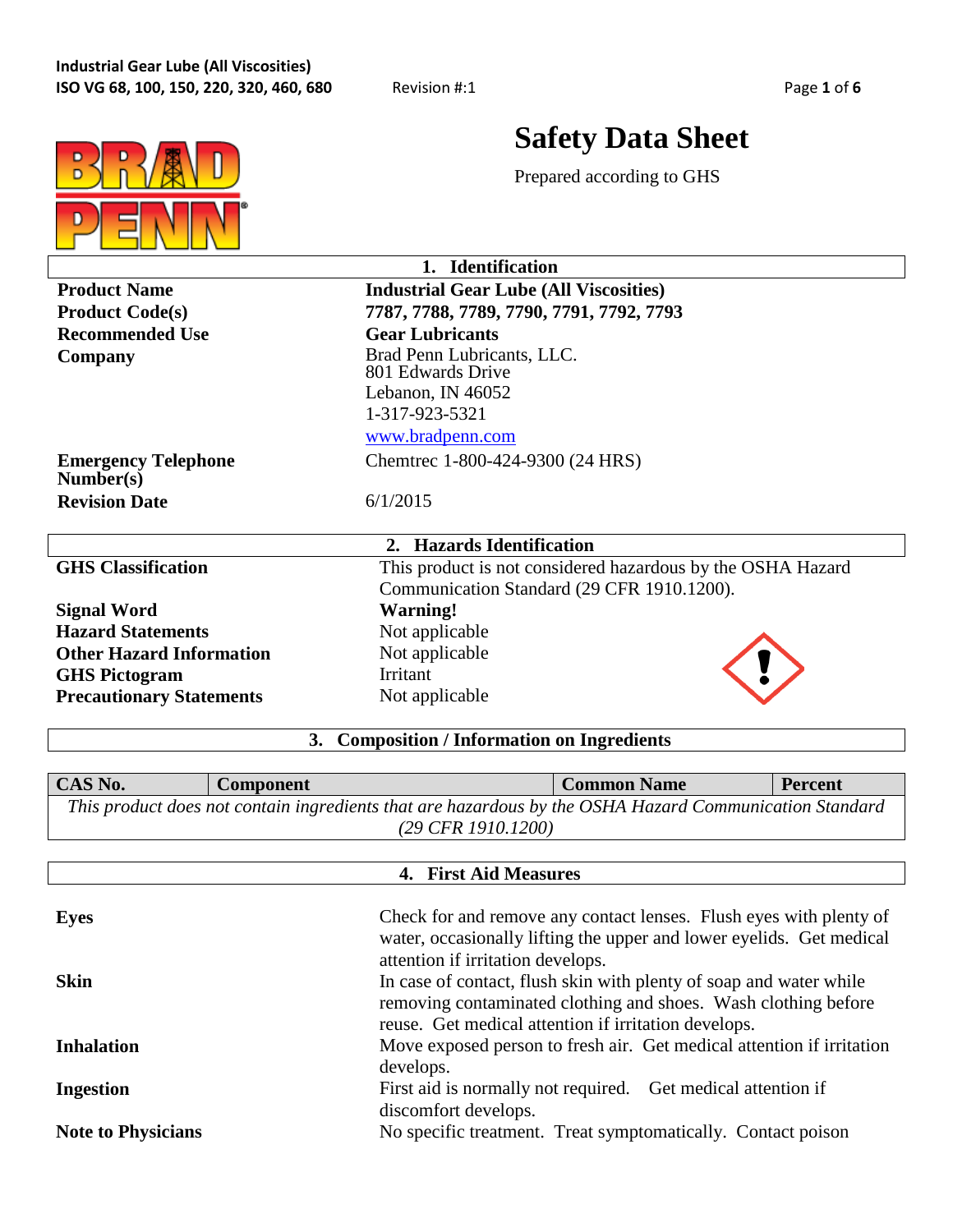#### **4. First Aid Measures**

treatment specialist if large quantities have been ingested or inhaled.

#### **5. Fire Fighting Measures**

#### **Suitable Extinguishing Media**

Use dry chemical,  $CO<sub>2</sub>$ , water spray (FOG) or foam

#### **Unsuitable Extinguishing Media**

Avoid solid water stream as it may scatter and spread fire.

#### **Specific Hazards Arising from Chemical**

Elevated temperatures can lead to the formation of irritating vapors. Decomposing products may include the following materials: Carbon dioxide and Carbon monoxide.

#### **Protective Equipment and Precautions for Firefighters**

Fire-fighters should wear appropriate protective equipment and self-contained breathing apparatus (SCBA) with a full face-piece operated in positive pressure mode.

#### **6. Accidental Release Measures**

#### **Personal Precautions**

Put on appropriate personal protective equipment.

#### **Environmental Precautions**

Prevent product from entering drains. Prevent entry into waterways, sewers, basements or confined areas.

#### **Methods for Containment**

Stop leak if without risk.

#### **Methods for Cleanup**

Cover liquid spill with sand, earth or other noncombustible absorbent material. Cover powder spill with plastic sheet or tarp to minimize spreading. Pick up and transfer to properly labeled container

#### **7. Handling and Storage**

#### **Handling Procedures**

Eating, drinking, and smoking should be prohibited in areas where this material is handled, stored and processed. Workers should wash hands and face before eating, drinking and smoking. Remove contaminated clothing and protective equipment before entering eating areas. Do not get in eyes or on skin or clothing. Do not ingest. Avoid breathing vapor or mist.

#### **Shipping and Storing Procedures**

Keep container tightly closed in a dry place. Keep away from heat. Protect from light. Keep in properly labeled containers. Keep out of the reach of children.

#### **Incompatibilities:**

Oxidizing Agents

#### **8. Exposure Controls / Personal Protection**

#### **Component Exposure Limits\***

When mists/aerosols can occur the following are recommended: 5 mg/m<sup>3</sup> - ACGIH TLV (inhalable fraction), 5 mg/m³ - OSHA PEL.

\*Product has 0 kPa pressure at 68°F and is not expected to present any inhalation hazard at ambient conditions. Caution should be taken to prevent aerosolization or misting of this product. Oil mist, if generated, is considered hazardous according to the OSHA Hazard Communication Standard.

**Engineering Controls** Material should be handled in enclosed vessels and equipment only if aerosolized and/or misted. Use only in adequate ventilation if this occurs. Use process enclosures, local exhaust ventilation or other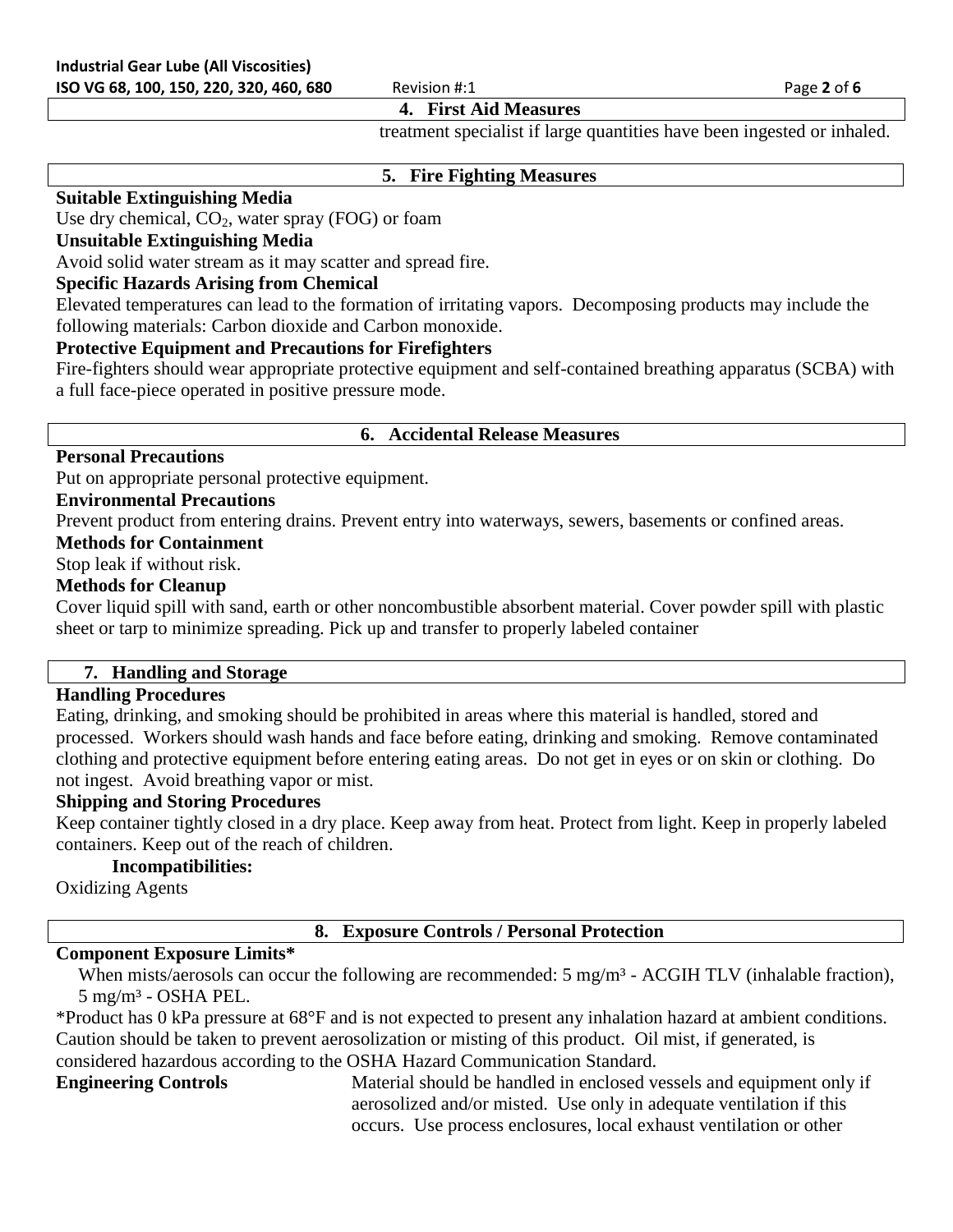| <b>Industrial Gear Lube (All Viscosities)</b> |                                                                                                                                                                                                                                                            |             |
|-----------------------------------------------|------------------------------------------------------------------------------------------------------------------------------------------------------------------------------------------------------------------------------------------------------------|-------------|
| ISO VG 68, 100, 150, 220, 320, 460, 680       | Revision #:1                                                                                                                                                                                                                                               | Page 3 of 6 |
|                                               | 8. Exposure Controls / Personal Protection                                                                                                                                                                                                                 |             |
|                                               | engineering controls to keep worker exposure to airborne contaminants                                                                                                                                                                                      |             |
|                                               | below any recommended or statutory limits.                                                                                                                                                                                                                 |             |
| <b>Eye/Face Protection</b>                    | Safety glasses                                                                                                                                                                                                                                             |             |
| <b>Skin Protection</b>                        | Normal work gloves are appropriate                                                                                                                                                                                                                         |             |
| <b>Respiratory Protection</b>                 | No special requirements under ordinary conditions of use and with<br>adequate ventilation.                                                                                                                                                                 |             |
| <b>General Hygiene</b>                        | Wash hands, forearms and face thoroughly after handling chemical<br>products, before eating, smoking and using the lavatory and at the end of<br>the working period. Appropriate techniques should be used to remove<br>potentially contaminated clothing. |             |

**9. Physical and Chemical Properties**

*Note: Physical and chemical properties are provided for safety, health and environmental considerations only and may not fully represent product specifications. Please see the Product Specification Sheet for further information.*

| <b>Appearance</b>                 | Amber-Opaque  | <b>Flammability</b>                           | Not available  |
|-----------------------------------|---------------|-----------------------------------------------|----------------|
| <b>Physical State</b>             | Liquid        | <b>Upper/Lower</b>                            | Not available  |
|                                   |               | <b>Flammability Limits</b>                    |                |
| Odor                              | Mild          | Vapor Pressure (kPa at                        | $\overline{0}$ |
|                                   |               | $20^{\circ}$ C)                               |                |
| <b>Odor Threshold</b>             | Not available | <b>Vapor Density</b>                          | Not available  |
| pH                                | Not available | <b>Relative Density (lbs/gal)</b>             | 7.34-7.5       |
| <b>Melting/Freezing Point</b>     | Not available | <b>Water Soluble</b>                          | N <sub>0</sub> |
| $({}^{\circ}{\rm F})$             |               |                                               |                |
| <b>Initial Boiling Point (°F)</b> | Not available | <b>Partition Coefficient: n-</b>              | Not available  |
|                                   |               | octanol/water                                 |                |
| <b>Boiling Range (°F)</b>         | Not available | <b>Auto-ignition</b>                          | Not available  |
|                                   |               | Temperature (°F)                              |                |
| <b>Flash Point (°F)</b>           | 430-580       | <b>Decomposition</b>                          | Not available  |
|                                   |               | Temperature (°F)                              |                |
| <b>Evaporation Rate</b>           | Not available | Viscosity (40 $\degree$ C mm <sup>2</sup> /s) | 62-748         |
|                                   |               |                                               |                |

#### **10. Chemical Stability & Reactivity Information**

| <b>Reactivity</b>              | Polymerization will not occur                                        |  |
|--------------------------------|----------------------------------------------------------------------|--|
| <b>Chemical Stability</b>      | Stable under normal conditions                                       |  |
| <b>Hazardous Reactions</b>     | None, under normal processing.                                       |  |
| <b>Conditions to Avoid</b>     | High temperatures                                                    |  |
| Incompatibility                | Strong acids and oxidizing materials                                 |  |
| <b>Hazardous Decomposition</b> | Smoke, carbon monoxide, carbon dioxide, aldehydes and other products |  |
| <b>Products</b>                | of incomplete combustion.                                            |  |
|                                |                                                                      |  |
|                                | 11. Toxicological Information                                        |  |

**Acute Exposure**

**Respiratory Irritation** Not expected to pose respiratory irritation. An inhalation hazard may only arise if product is aerosolized or if heated up. If material is misted or if vapors are generated from heating, exposure may cause irritation of mucous membranes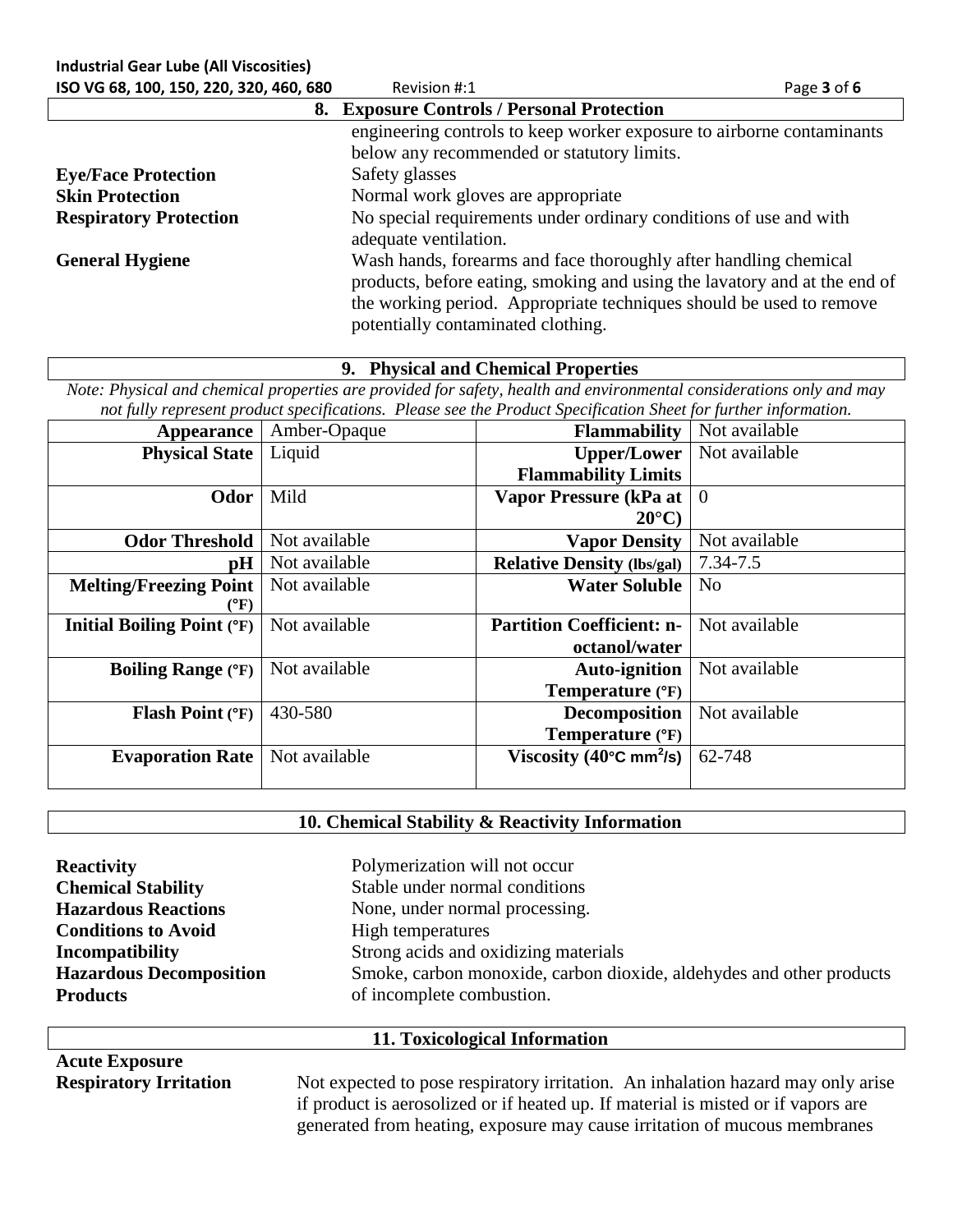| <b>Industrial Gear Lube (All Viscosities)</b> |                                                                                                                                 |               |
|-----------------------------------------------|---------------------------------------------------------------------------------------------------------------------------------|---------------|
| ISO VG 68, 100, 150, 220, 320, 460, 680       | Revision #:1                                                                                                                    | Page 4 of 6   |
|                                               | 11. Toxicological Information                                                                                                   |               |
|                                               | and upper respiratory tract. Based on data from similar materials.                                                              |               |
| <b>Eye Irritation</b>                         | Not expected to cause irritation under normal use.                                                                              |               |
| <b>Skin Irritation</b>                        | Not expected to cause irritation under normal use.                                                                              |               |
| <b>Sensitization</b>                          | Not expected to cause skin or respiratory sensitization.                                                                        |               |
| <b>Aspiration Hazards</b>                     | Not expected to pose an aspiration hazard if swallowed.                                                                         |               |
| <b>Chronic Exposure</b>                       |                                                                                                                                 |               |
| <b>Target Organ Effects</b>                   | No data available to indicate product or components at greater than 1% are<br>chronic health hazards.                           |               |
| Carcinogenicity                               | No data available to indicate product or any components present at greater than<br>.1% are carcinogenic.                        |               |
| <b>Mutagenicity</b>                           | No data available to indicate product or any components present at greater than<br>.1% are mutagenic or genotoxic.              |               |
| <b>Reproductive Toxicity</b>                  | No data available to indicate either product or components present at greater<br>than .1% that may cause reproductive toxicity. |               |
| <b>Teratogenicity</b>                         | No data available to indicate product or any components contained at greater<br>than .1% may cause birth defects.               |               |
| <b>Component Analysis – LD50 / LC50</b>       |                                                                                                                                 |               |
| <b>Inhalation LC50 Rat</b>                    |                                                                                                                                 | $>20$ mg/L 4h |

**Inhalation LC50 Rat**  $>20$  mg/L 4h **Oral LD50 Rat** >5000 mg/kg **Dermal LD50 Rabbit** >2000 mg/kg

### **12. Ecological Information**

#### **Component Analysis- Ecotoxicity – Aquatic Life**

96 Hr LC50 Pimephales promelas

**Duration/Test/Species Concentration/Conditions**

Not available mg/L

| <b>Persistence &amp; Degradability</b> | Not determined |
|----------------------------------------|----------------|
| <b>Bioaccumulation Potential</b>       | Not determined |
| <b>Soil Mobility</b>                   | Not determined |
| <b>Other Adverse Effects</b>           | Not determined |

### **13. Disposal Considerations**

### **Disposal Instructions**

The generation of waste should be avoided or minimized wherever possible. Treatment, storage, transportation and disposal must be in accordance with applicable Federal, State/Provincial, and Local regulations.

#### **14. Transportation Information**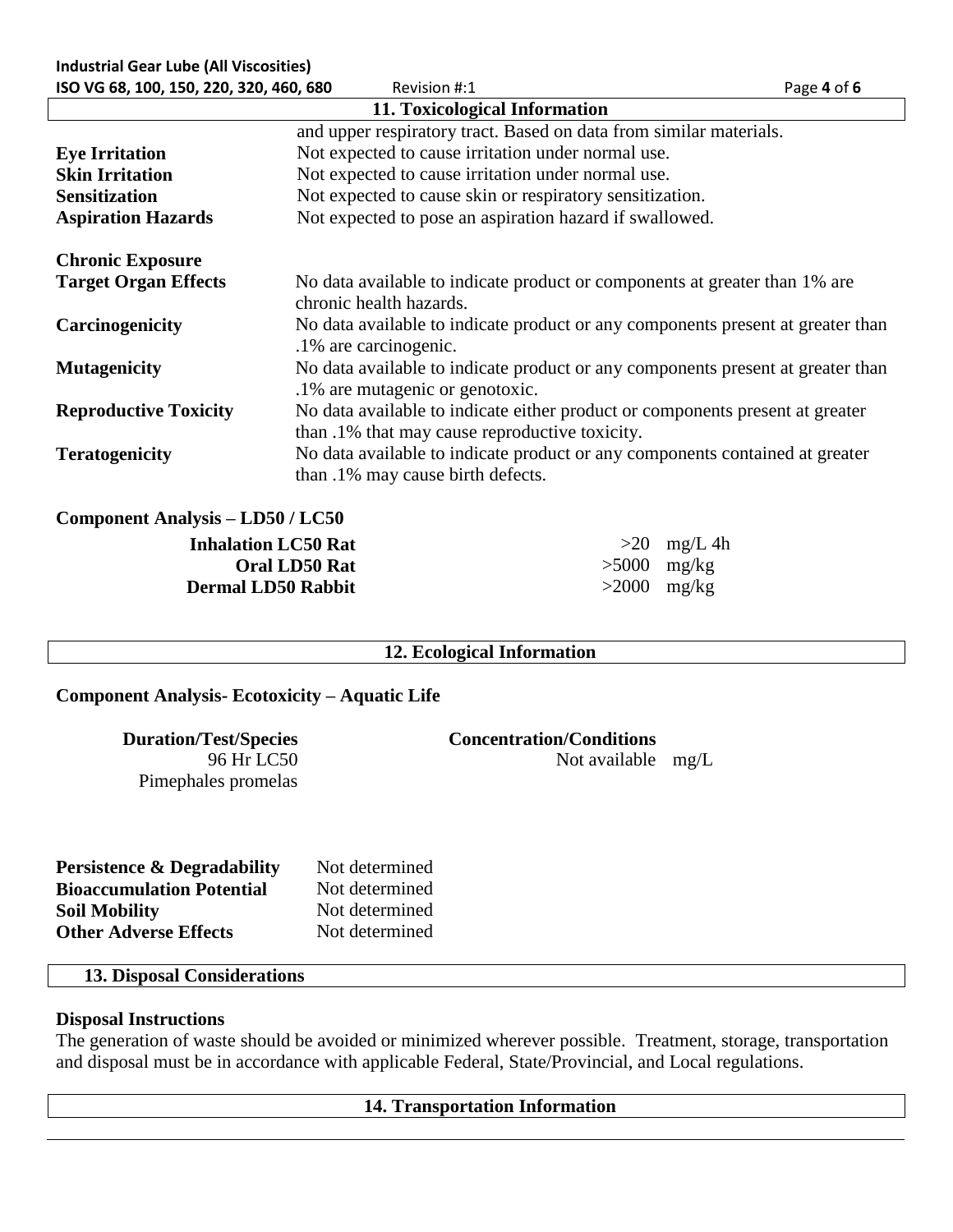**Industrial Gear Lube (All Viscosities)**

| ISO VG 68, 100, 150, 220, 320, 460, 680<br>Revision #:1 |                  |  |                                       | Page 5 of 6 |                                   |               |
|---------------------------------------------------------|------------------|--|---------------------------------------|-------------|-----------------------------------|---------------|
|                                                         |                  |  | <b>14. Transportation Information</b> |             |                                   |               |
| <b>Emergency Response Guide No.</b>                     |                  |  | 171                                   |             | North American Emergency Response |               |
|                                                         |                  |  |                                       |             | Guide Book                        |               |
|                                                         | <b>UN Number</b> |  | Shipping Name (technical name)        |             | <b>Hazard Class</b>               | Packing Group |
| <b>U.S. DOT</b>                                         |                  |  | Not Regulated                         |             |                                   |               |
| <b>Bulk</b>                                             |                  |  |                                       |             |                                   |               |
| <b>U.S. DOT</b>                                         |                  |  | Not Regulated                         |             |                                   |               |
| <b>Non-Bulk</b>                                         |                  |  |                                       |             |                                   |               |
| <b>IATA</b>                                             |                  |  | Not Regulated                         |             |                                   |               |
| <b>IMDG</b>                                             |                  |  | Not Regulated                         |             |                                   |               |

#### **15. Regulatory Information**

| <b>SARA Extremely Hazardous</b><br>Substances (Sections 302 & 304)<br><b>SARA Section 313</b>                                                                   | This product does not contain greater than 1% of any "extremely"<br>hazardous substances" listed pursuant to Title III of the Superfund<br>Amendments and Reauthorization Act of 1986 (SARA) Section 302 or<br>Section 304 as identified in 40 CFR Part 355, Appendix A and B.<br>This product does not contain greater than 1.0% of the substances<br>subject to the reporting requirements of Section 313 of Title III of the<br>Superfund Amendments and Reauthorization Act of 1986 and 40 CFR<br>Part 372. |  |
|-----------------------------------------------------------------------------------------------------------------------------------------------------------------|-----------------------------------------------------------------------------------------------------------------------------------------------------------------------------------------------------------------------------------------------------------------------------------------------------------------------------------------------------------------------------------------------------------------------------------------------------------------------------------------------------------------|--|
| <b>SARA Section 311 &amp; 312 Classifications</b><br><b>Acute Hazard</b> No<br><b>Chronic Hazard</b> No<br><b>Fire Hazard</b> No<br><b>Reactivity Hazard</b> No |                                                                                                                                                                                                                                                                                                                                                                                                                                                                                                                 |  |

**CERCLA** This product does not contain any "hazardous substances" listed under the Comprehensive Environmental Response, Compensation and Liability Act of 1980 (CERCLA) in 40 CFR Part 302, Table 302.4. **California Prop 65** This product is not routinely tested to determine chemical(s) known to the state of California to cause cancer and/or birth defects based on maximum impurity levels of components.

**Global Chemical Inventories**

| <b>Inventory</b> |               |
|------------------|---------------|
| <b>US TSCA</b>   | Listed        |
| EU               | Listed        |
| Japan            | Not available |
| Australia        | Listed        |
| New Zealand      | Not available |
| Canada           | Listed        |
| Switzerland      | Not available |
| Korea            | Listed        |
| Philippines      | Listed        |
| China            | Listed        |
| Taiwan           | Not available |